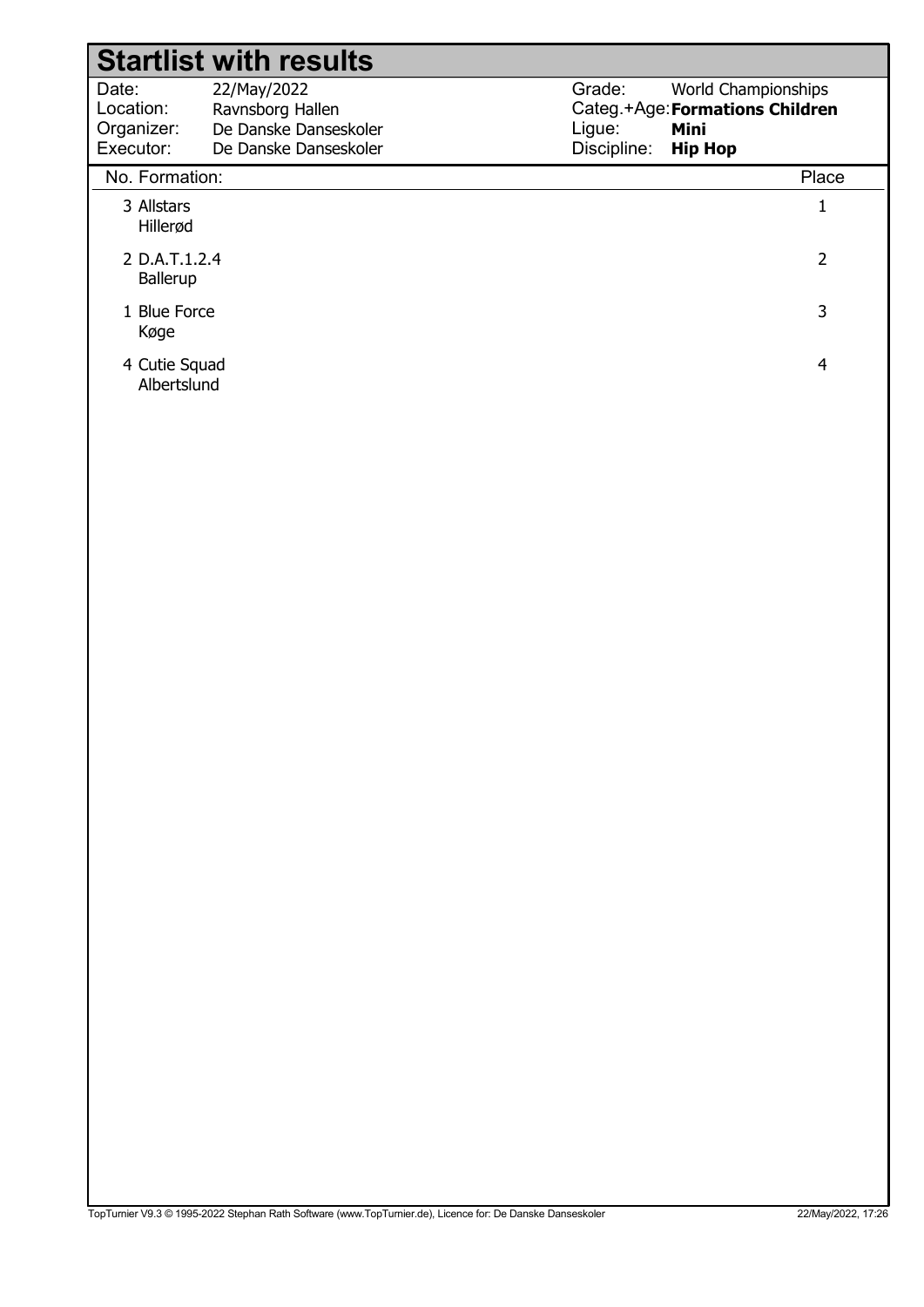|                                               | <b>Startlist with results</b>                                                     |                                 |                                                                                 |
|-----------------------------------------------|-----------------------------------------------------------------------------------|---------------------------------|---------------------------------------------------------------------------------|
| Date:<br>Location:<br>Organizer:<br>Executor: | 22/May/2022<br>Ravnsborg Hallen<br>De Danske Danseskoler<br>De Danske Danseskoler | Grade:<br>Ligue:<br>Discipline: | World Championships<br>Categ.+Age: Formations Juniors<br>Mini<br><b>Hip Hop</b> |
| No. Formation:                                |                                                                                   |                                 | Place                                                                           |
| 8 M.I. United<br>Østerbro                     |                                                                                   |                                 | $\mathbf{1}$                                                                    |
| 7 Black Pink<br>Stenløse                      |                                                                                   |                                 | $\overline{2}$                                                                  |
| 5 2nd Squad<br>Hørsholm                       |                                                                                   |                                 | 3                                                                               |
| 9 Fight The Force<br>Køge B                   |                                                                                   |                                 | 4                                                                               |
| 6 No Sugar Added<br>Ringsted                  |                                                                                   |                                 | 5                                                                               |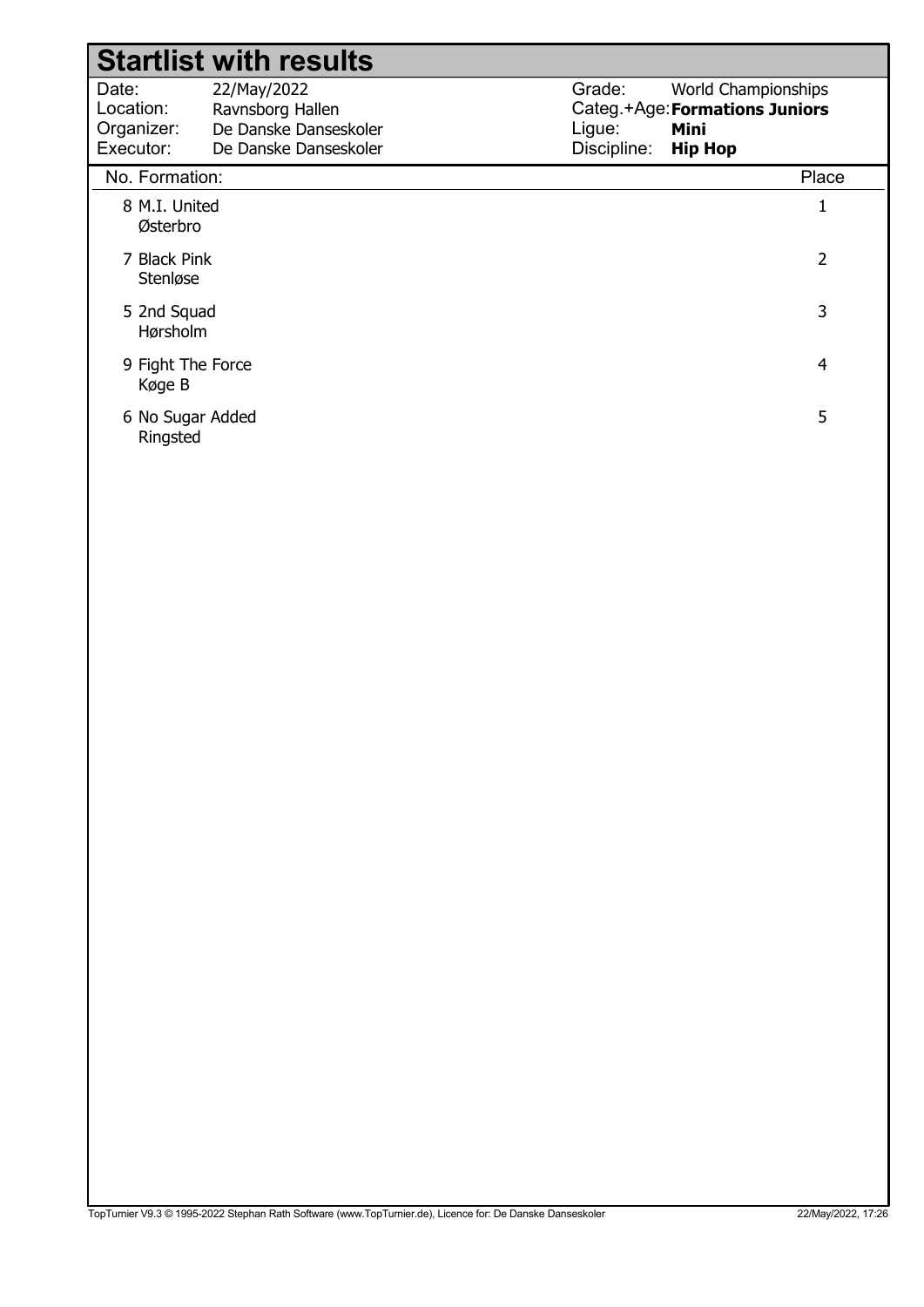Date: Location: 22/May/2022 Ravnsborg Hallen Organizer: Executor: De Danske Danseskoler De Danske Danseskoler Grade: Categ.+Age: Formations Adults Ligue: Discipline: World Championships Mini Hip Hop

## No. Formation: Place

10 Boss 1

Slagelse

TopTurnier V9.3 © 1995-2022 Stephan Rath Software (www.TopTurnier.de), Licence for: De Danske Danseskoler 22/May/2022, 17:26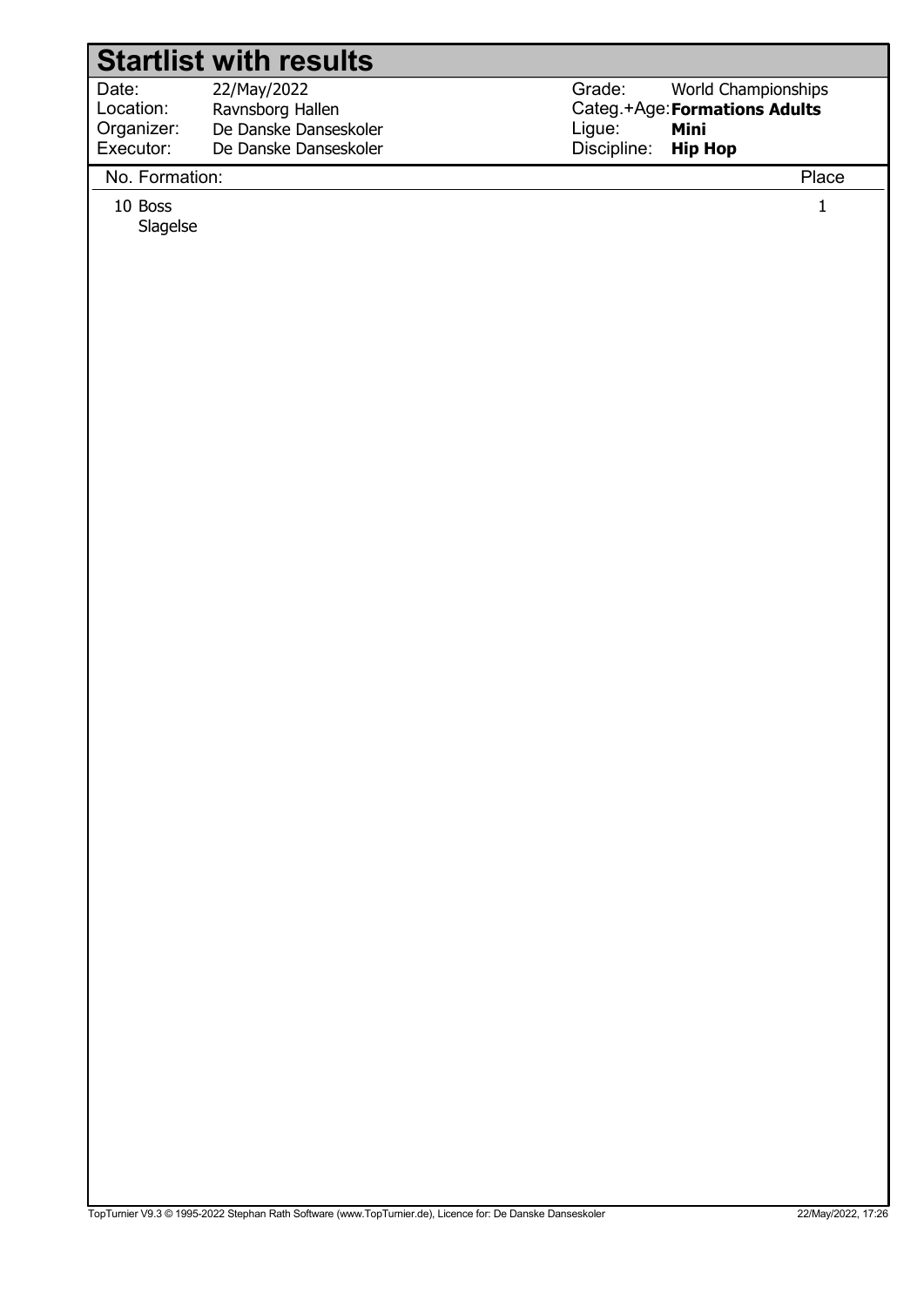| <b>Startlist with results</b>                 |                                                                                   |                                 |                                                                                             |  |
|-----------------------------------------------|-----------------------------------------------------------------------------------|---------------------------------|---------------------------------------------------------------------------------------------|--|
| Date:<br>Location:<br>Organizer:<br>Executor: | 22/May/2022<br>Ravnsborg Hallen<br>De Danske Danseskoler<br>De Danske Danseskoler | Grade:<br>Ligue:<br>Discipline: | World Championships<br>Categ.+Age: Formations Children<br><b>National</b><br><b>Hip Hop</b> |  |
| No. Formation:                                |                                                                                   |                                 | Place                                                                                       |  |
| 11 Mini S-Crew<br>Valby                       |                                                                                   |                                 |                                                                                             |  |
| 13 Little Legends<br>Slagelse                 |                                                                                   |                                 | 2                                                                                           |  |
| 12 Young Power<br>Stenløse                    |                                                                                   |                                 | 3                                                                                           |  |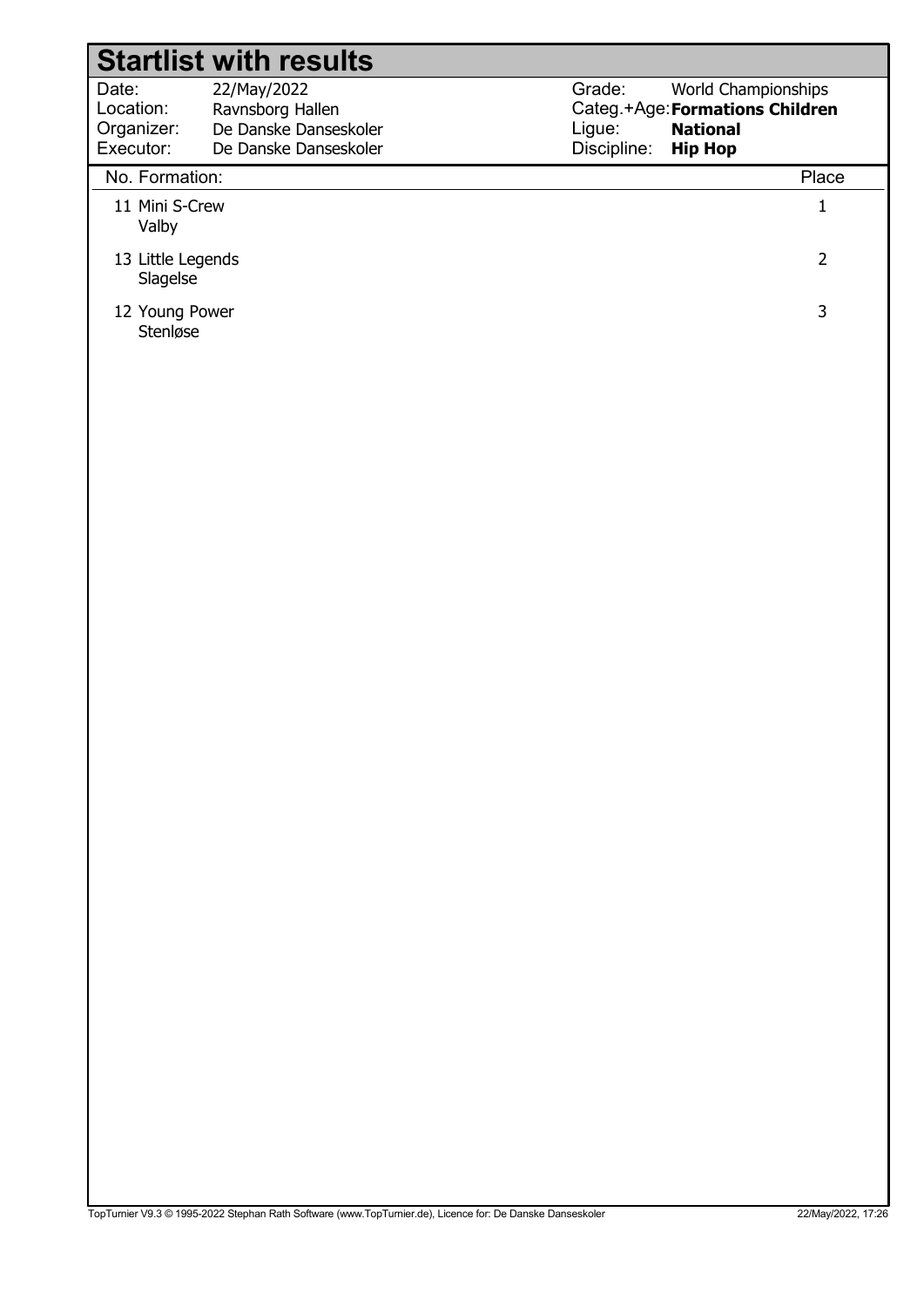|                                               | <b>Startlist with results</b>                                                     |                                 |                                                                                            |
|-----------------------------------------------|-----------------------------------------------------------------------------------|---------------------------------|--------------------------------------------------------------------------------------------|
| Date:<br>Location:<br>Organizer:<br>Executor: | 22/May/2022<br>Ravnsborg Hallen<br>De Danske Danseskoler<br>De Danske Danseskoler | Grade:<br>Ligue:<br>Discipline: | World Championships<br>Categ.+Age: Formations Juniors<br><b>National</b><br><b>Hip Hop</b> |
| No. Formation:                                |                                                                                   |                                 | Place                                                                                      |
| 17 S-Crew Junior<br>Valby                     |                                                                                   |                                 | 1                                                                                          |
| 18 Young Rascals<br>Hillerød                  |                                                                                   |                                 | $\overline{2}$                                                                             |
| 16 The Moment<br>Slagelse                     |                                                                                   |                                 | 3                                                                                          |
| 15 X Squad<br>Albertslund                     |                                                                                   |                                 | 4                                                                                          |
| 14 Inhale Exhale<br>Solrød                    |                                                                                   |                                 | 5                                                                                          |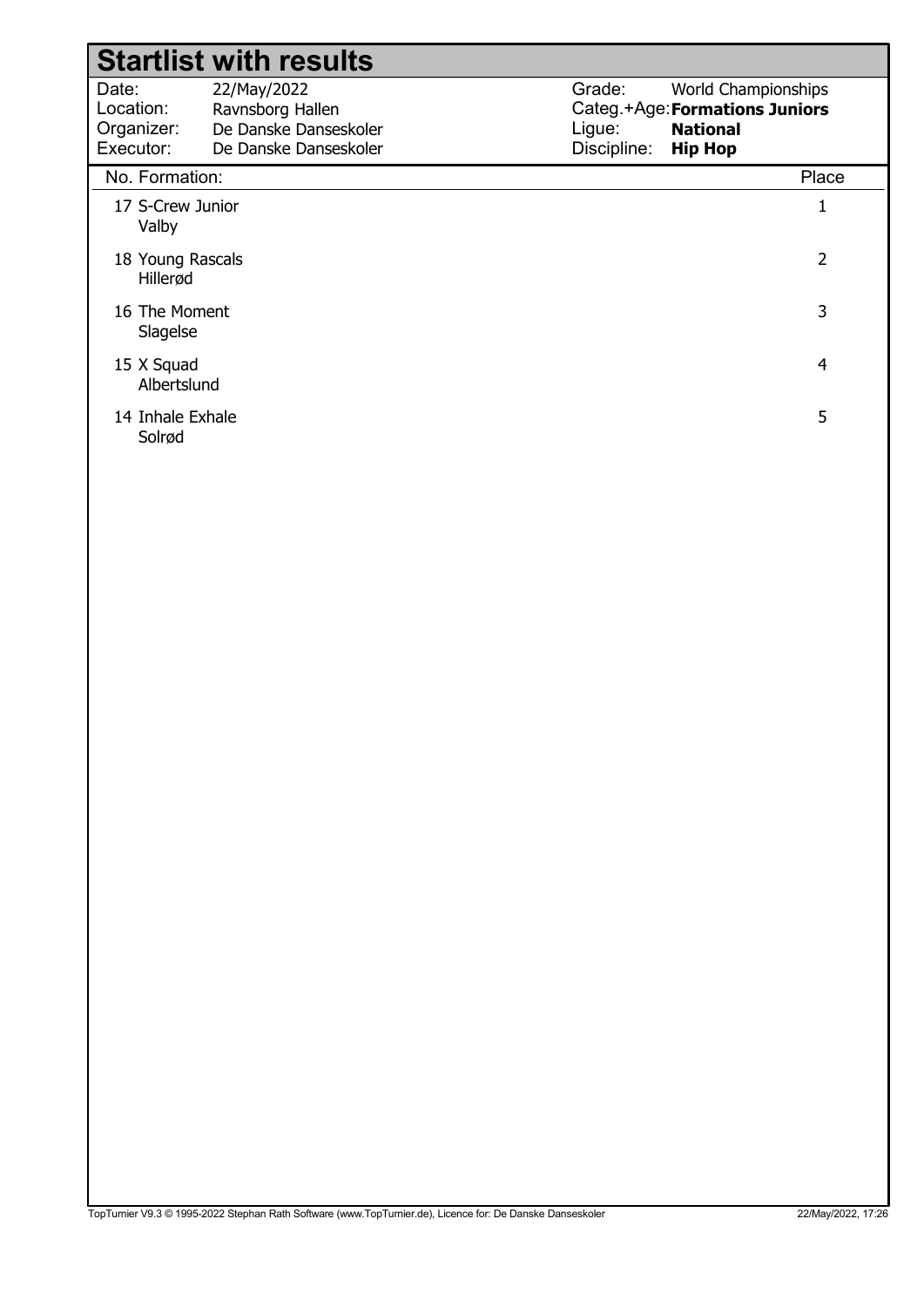Date: Location: 22/May/2022 Ravnsborg Hallen Organizer: Executor: De Danske Danseskoler De Danske Danseskoler

No. Production: Place

19 Separation 19 Separation 1 Stenløse

Grade: Categ.+Age: Mini Prod. -Class: Discipline: - World Championships

TopTurnier V9.3 © 1995-2022 Stephan Rath Software (www.TopTurnier.de), Licence for: De Danske Danseskoler 22/May/2022, 17:26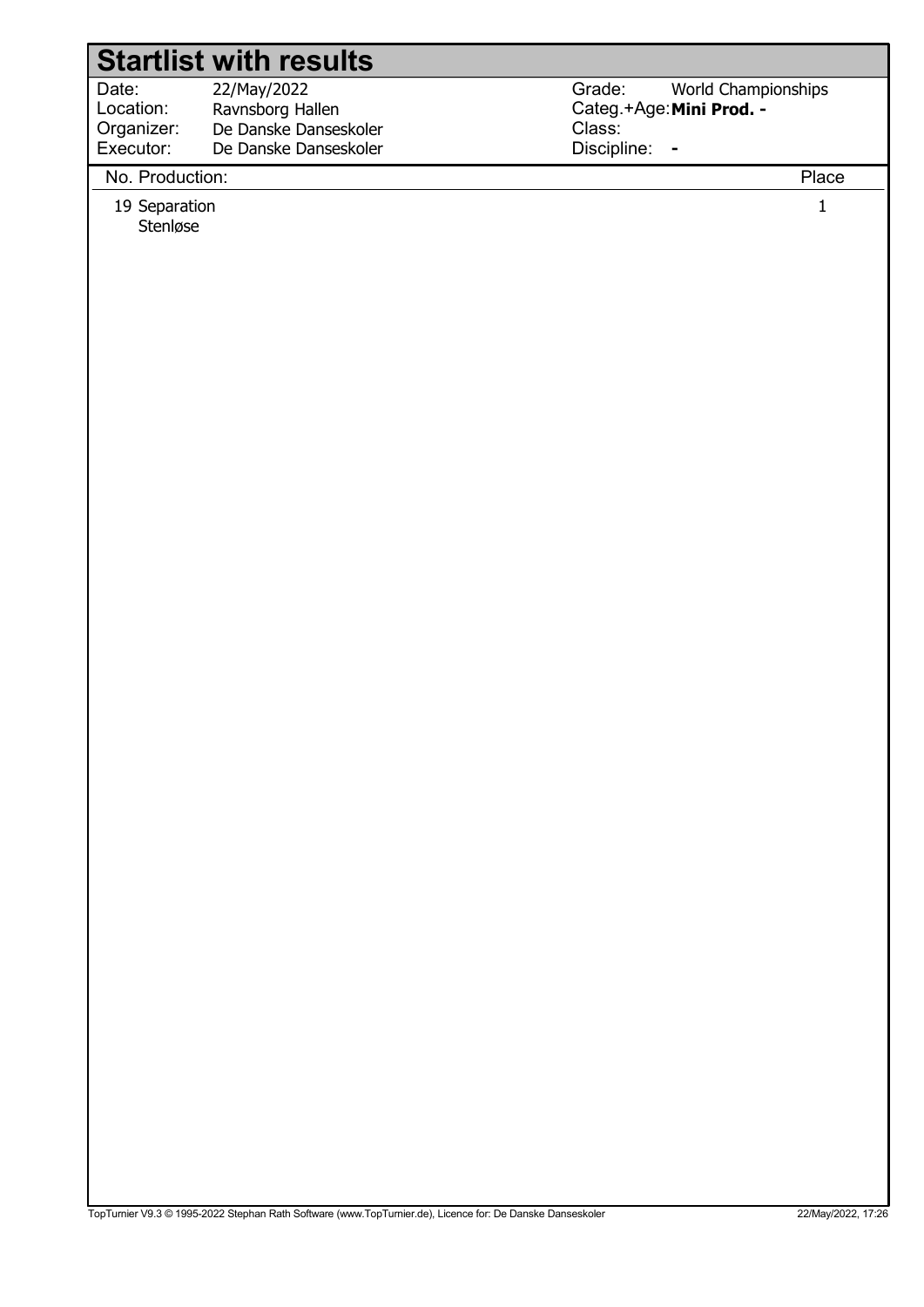#### Date: Location: Grade: Categ.+Age: Prod. -Class: Discipline: - 22/May/2022 Ravnsborg Hallen World Championships Organizer: Executor: De Danske Danseskoler De Danske Danseskoler Startlist with results No. Production: Place 23 New York 1 Brøndbyøster 20 World of Lego 20 22 Taastrup 24 Harry Potter 3 Østerbro  $21\,90\,^\prime$ s 4 Østerbro 22 Kill Bill 5

Dragør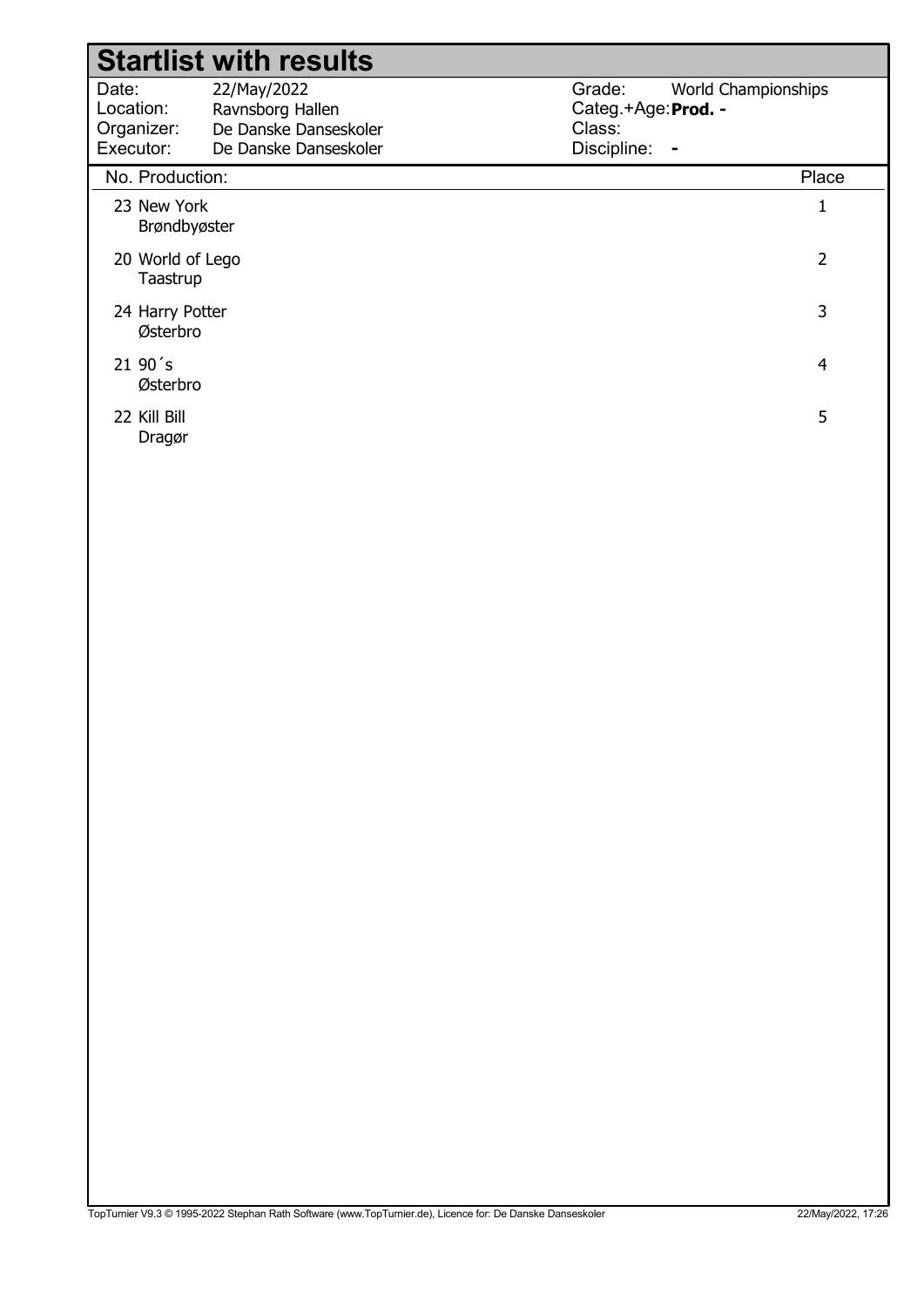|                                               | <b>Startlist with results</b>                                                     |                                                                                                                        |                |
|-----------------------------------------------|-----------------------------------------------------------------------------------|------------------------------------------------------------------------------------------------------------------------|----------------|
| Date:<br>Location:<br>Organizer:<br>Executor: | 22/May/2022<br>Ravnsborg Hallen<br>De Danske Danseskoler<br>De Danske Danseskoler | Grade:<br>World Championships<br>Categ.+Age: Formations Children<br>Ligue:<br>Mini<br>Discipline:<br><b>DiscoDance</b> |                |
| No. Formation:                                |                                                                                   |                                                                                                                        | Place          |
| 26 United As One<br>Albertslund               |                                                                                   |                                                                                                                        | $\mathbf{1}$   |
| 25 Rise Up<br>Dragør                          |                                                                                   |                                                                                                                        | $\overline{2}$ |
| 27 Stay<br>Tårnby                             |                                                                                   |                                                                                                                        | 3              |
|                                               |                                                                                   |                                                                                                                        |                |
|                                               |                                                                                   |                                                                                                                        |                |
|                                               |                                                                                   |                                                                                                                        |                |
|                                               |                                                                                   |                                                                                                                        |                |
|                                               |                                                                                   |                                                                                                                        |                |
|                                               |                                                                                   |                                                                                                                        |                |
|                                               |                                                                                   |                                                                                                                        |                |
|                                               |                                                                                   |                                                                                                                        |                |
|                                               |                                                                                   |                                                                                                                        |                |
|                                               |                                                                                   |                                                                                                                        |                |
|                                               |                                                                                   |                                                                                                                        |                |
|                                               |                                                                                   |                                                                                                                        |                |
|                                               |                                                                                   |                                                                                                                        |                |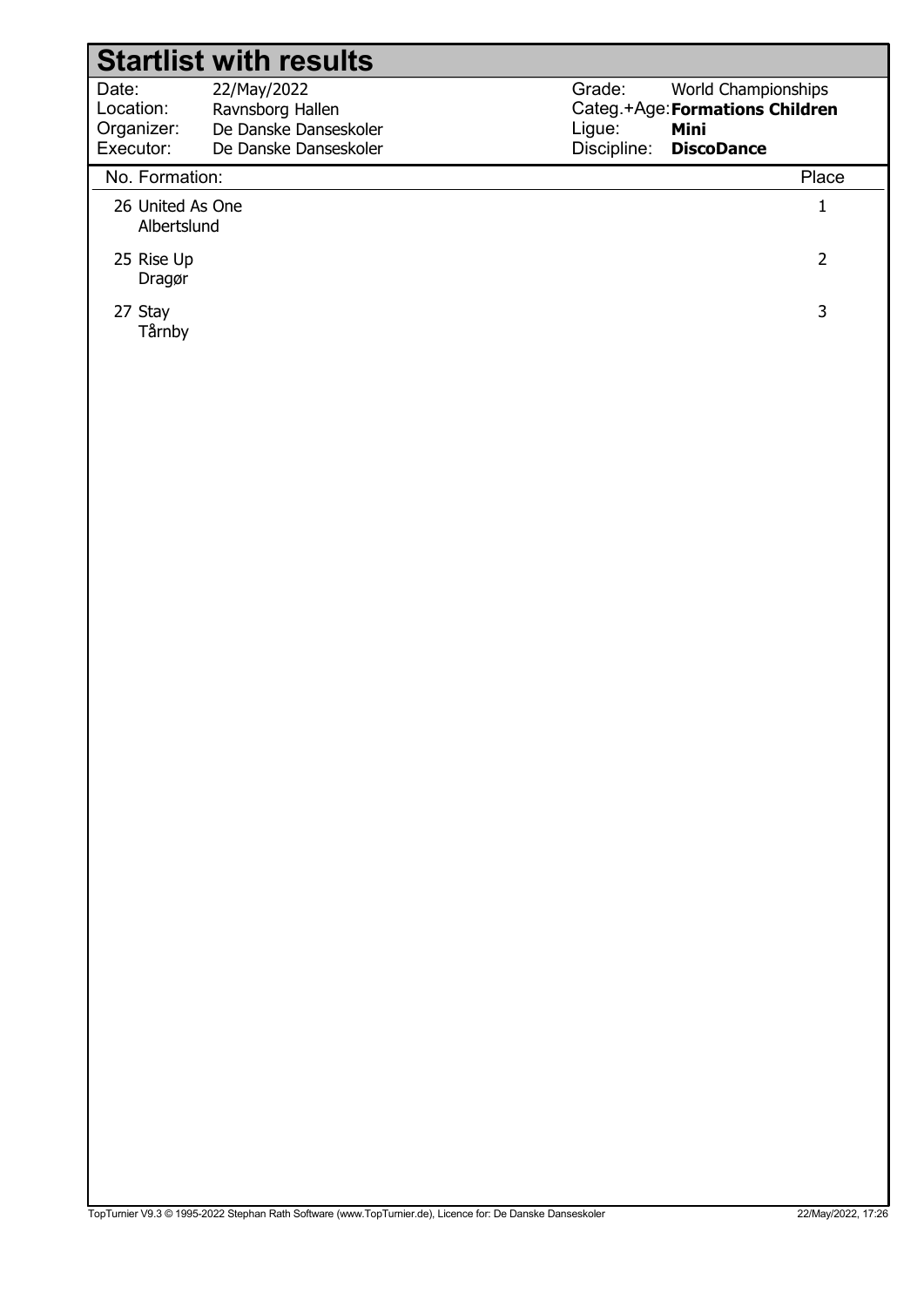|                                               | <b>Startlist with results</b>                                                     |                                 |                                                                                           |
|-----------------------------------------------|-----------------------------------------------------------------------------------|---------------------------------|-------------------------------------------------------------------------------------------|
| Date:<br>Location:<br>Organizer:<br>Executor: | 22/May/2022<br>Ravnsborg Hallen<br>De Danske Danseskoler<br>De Danske Danseskoler | Grade:<br>Ligue:<br>Discipline: | World Championships<br>Categ.+Age: Formations Juniors<br><b>Mini</b><br><b>DiscoDance</b> |
| No. Formation:                                |                                                                                   |                                 | Place                                                                                     |
| 29 Sky High<br>Næstved                        |                                                                                   |                                 |                                                                                           |
| 28 Queens of Anarchy<br>Dragør                |                                                                                   |                                 | 2                                                                                         |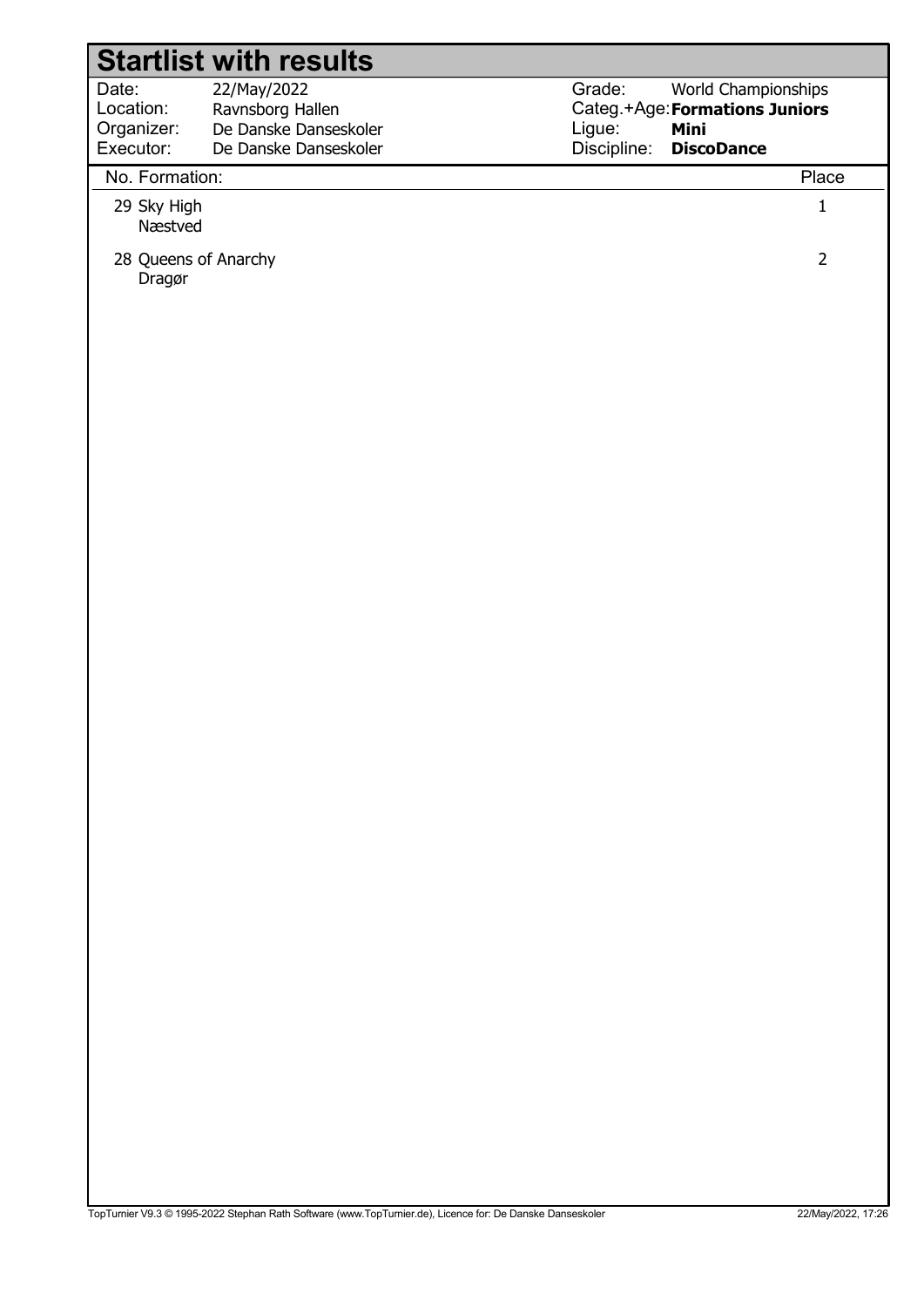Date: Location: 22/May/2022 Ravnsborg Hallen Organizer: Executor: De Danske Danseskoler De Danske Danseskoler

No. Formation: Place

30 From Paris with Love 1

Køge

Grade: Categ.+Age: Formations Adults Ligue: Discipline: World Championships Mini **DiscoDance**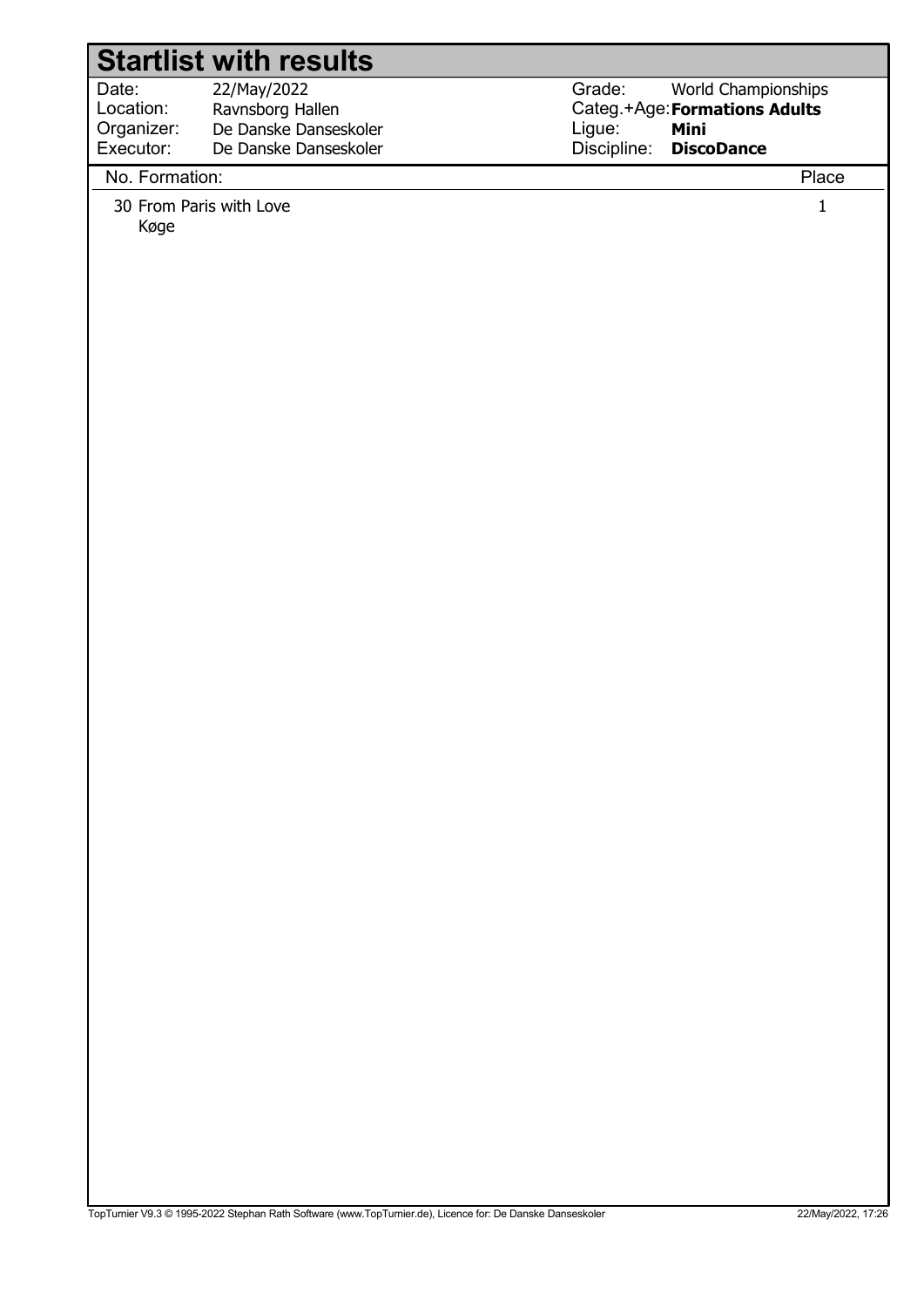| 22/May/2022           |
|-----------------------|
| Ravnsborg Hallen      |
| De Danske Danseskoler |
| De Danske Danseskoler |
|                       |

Grade: Categ.+Age: Formations Children Ligue: Discipline: World Championships National **DiscoDance** 

### No. Formation: Place

- 32 Shooting Stars 1 Kgs. Lyngby
- 31 Spice Girls 2 Søborg